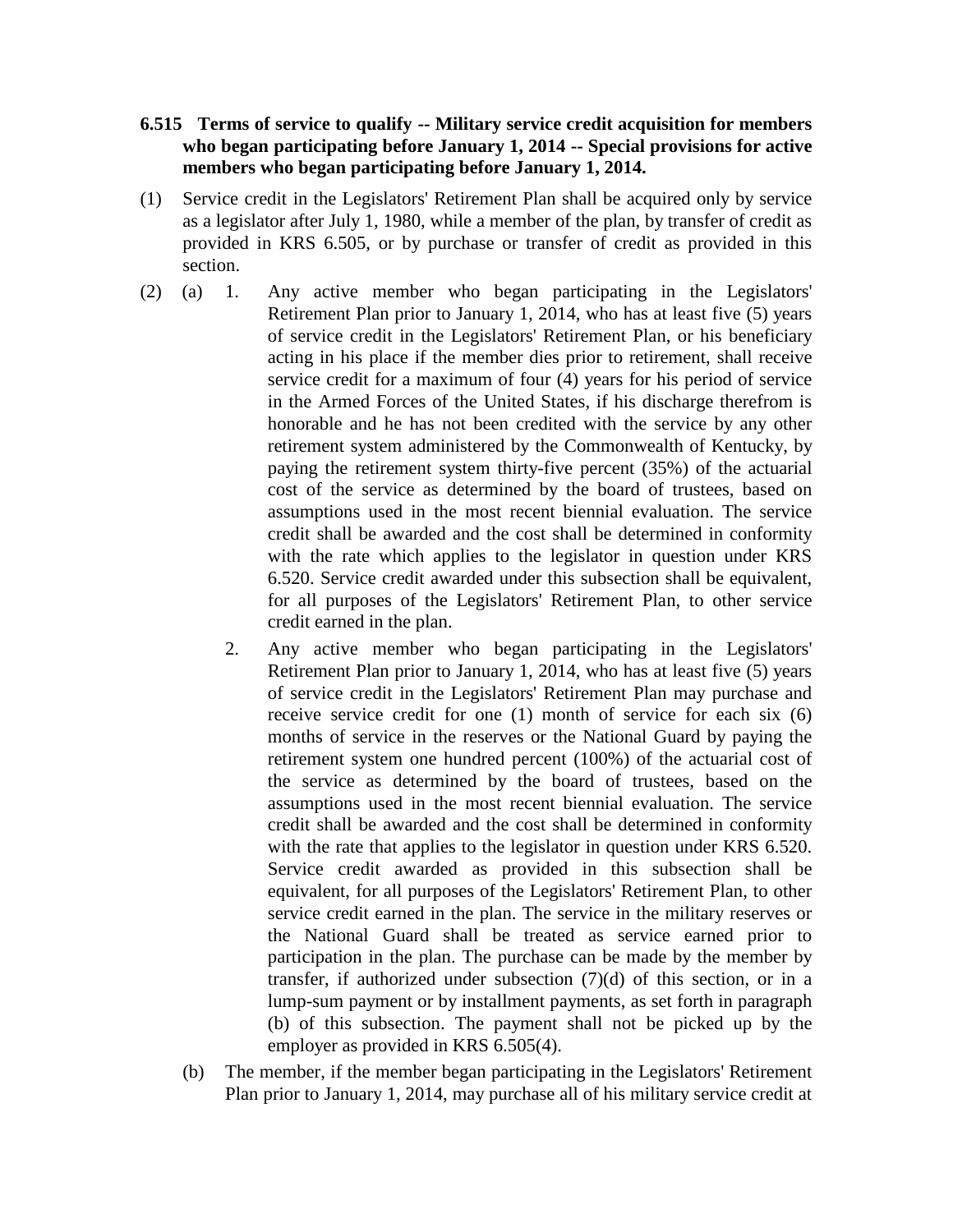one (1) time, or in increments of no less than one (1) year, unless there is a fraction remaining after all full years have been paid for. Payment of the total or the increment may be made by lump-sum or by monthly installments through payroll deduction. If the member chooses to pay by installment, the cost of the service credit shall be computed in the same manner as for a lumpsum payment, which shall be the principal. Interest, at the annual actuarial rate in effect at the time each payment is made, shall be added to each monthly payment at the rate of one-twelfth (1/12) of the annual interest rate applied to the declining principal amount. Installment purchases shall be for no less than twelve (12) nor more than sixty (60) months. If the member leaves office before completing his installment payments, he may satisfy his contract by a lump-sum payment of the remaining principal amount, but no further installment payments shall be accepted thereafter. In this case, the member shall be credited with the military service credit for which he has paid, in years or months but no fraction less than a full month, and any payment remaining after credit for full months has been awarded shall be returned to the member.

- (c) The payments made under this section shall be considered accumulated contributions of the member and shall not be picked up by the employer under KRS 6.505(4).
- (3) In the event of divorce, rights to benefits shall be considered marital property subject to the provisions of KRS 403.190.
- (4) A member who began participating in the Legislators' Retirement Plan prior to January 1, 2014, who has qualified for benefits under KRS 6.525(1) may transfer to the Legislators' Retirement Plan up to ten (10) years of service credit which he has earned in a retirement system administered by Kentucky Retirement Systems. If the member elects to transfer his service credit, the system from which the transfer is made shall transfer to the legislators' retirement fund an amount equal to the employee's and employer's contributions attributable to that credit, together with interest on the contributions from the date made to date of transfer at the actuarially assumed interest rate of the system from which the transfer is made in effect at the time the contributions were made, compounded annually at that same interest rate. The member shall be entitled to the transferred service credit, at the rate at which he qualifies under KRS 6.520, when he pays the total difference between the amount of the funds transferred and the cost of the credit to the Legislators' Retirement Plan, as determined by the actuary for the Legislators' Retirement Plan. The member may pay by transfer, if authorized under subsection (7)(d) of this section, by lump sum, or by increments, as provided for in this section. The payments made under this section shall be considered accumulated contributions of the member and shall not be picked up by the employer under KRS 6.505(4).
- (5) (a) Any active member who began participating in the Legislators Retirement Plan prior to January 1, 2014, who is vested in the Legislators Retirement Plan under KRS 6.525 shall receive service credit for a maximum of four (4) years each for his period of service as a Domestic Relations Commissioner, a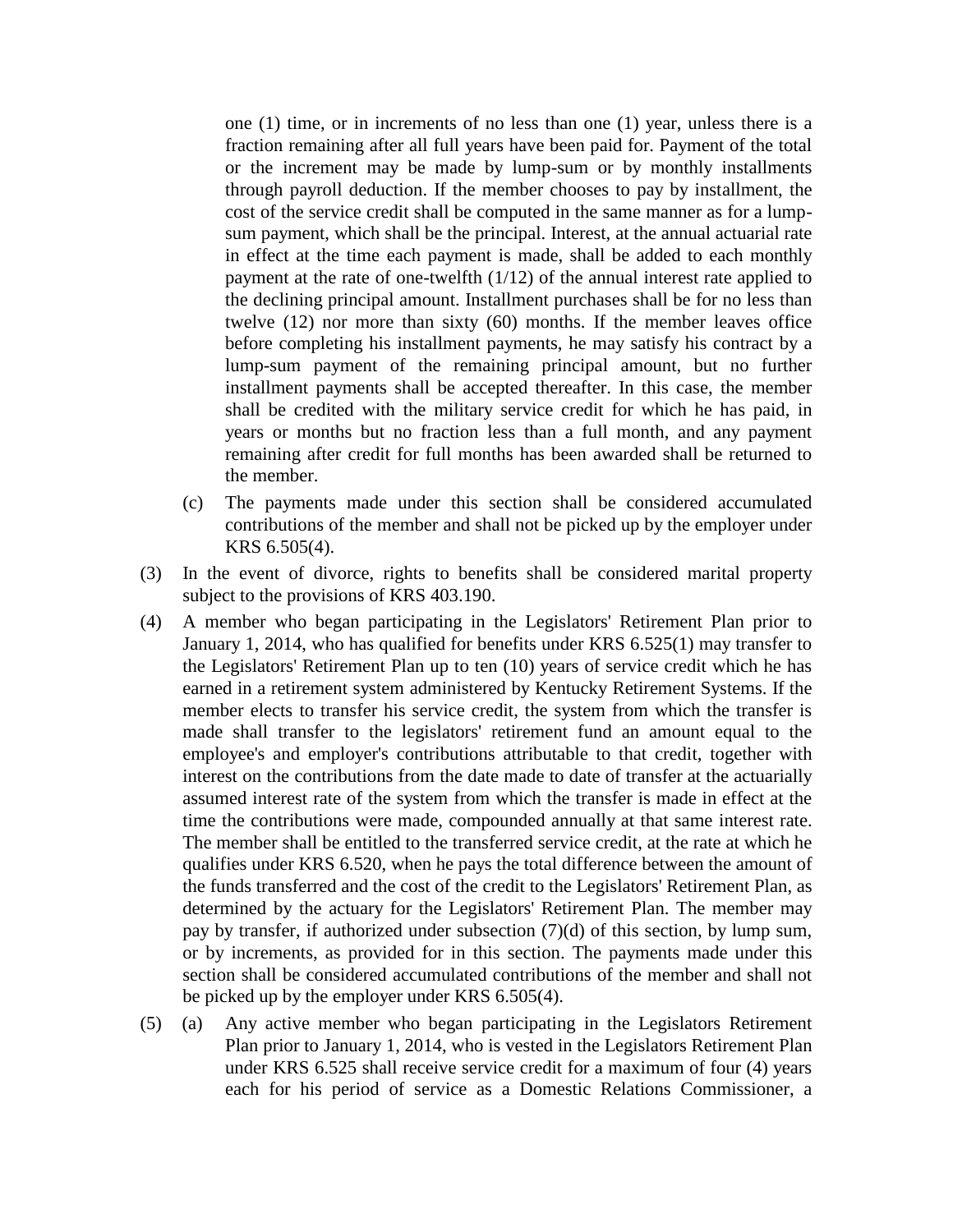Master Commissioner, or a District Court Trial Commissioner of the Commonwealth of Kentucky, or a combination thereof, if the service has not been credited to the member's account with any other public defined benefit plan, by paying the retirement system one hundred percent (100%) of the actuarial cost of the service as determined by the board of trustees, based on assumptions used in the most recent biennial evaluation. The period of service to be purchased shall be certified to the board of trustees by the custodian of the records. The service credit shall be awarded and the cost shall be determined in conformity with the rate that applies to the member in question under KRS 6.520. Service credit awarded under this subsection shall be equivalent, for all purposes of the Legislators Retirement Plan, to other service credit earned in the plan. The member may pay by transfer, by lump sum, or by increments as set forth in this section. The payments made under this section shall be considered accumulated contributions of the member and shall not be picked up by the employer under KRS 6.505(4).

- (b) Any active member who began participating in the Legislators Retirement Plan prior to January 1, 2014, who is vested in the Legislators Retirement Plan under KRS 6.525, shall receive service credit for his period of service to the United States Government, other than service in the Armed Forces, if the service has not been credited to the member's account with any other public defined benefit plan, by paying the retirement system one hundred percent (100%) of the actuarial cost of the service as determined by the board of trustees, based on assumptions used in the most recent biennial evaluation. The period of service to be purchased shall be certified to the board of trustees by the custodian of the records. The service credit shall be awarded and the cost shall be determined in conformity with the rate that applies to the member in question under KRS 6.520. Service credit awarded under this subsection shall be equivalent, for all purposes of the Legislators Retirement Plan, to other service credit earned in the plan. The member may pay by transfer, by lump sum, or by increments as set forth in this section. The payments made under this section shall be considered accumulated contributions of the member and shall not be picked up by the employer under KRS 6.505(4).
- (c) Any member who began participating in the Legislators Retirement Plan prior to January 1, 2014, who was in office on June 21, 2001, and who was in active contributing status to the applicable retirement plan on June 21, 2001, and who has at least one hundred eighty (180) months of service credit may purchase a combined maximum total of five (5) years of retirement service credit that is not otherwise purchasable, by paying the retirement system one hundred percent (100%) of the actuarial cost of the service as determined by the board of trustees, based on assumptions used in the most recent biennial evaluation. The member shall be entitled to the service credit at the rate at which he qualifies under KRS 6.520. Service credit awarded under this subsection shall be equivalent, for all purposes of the Legislators Retirement Plan, to other service credit earned in the plan, except that the service